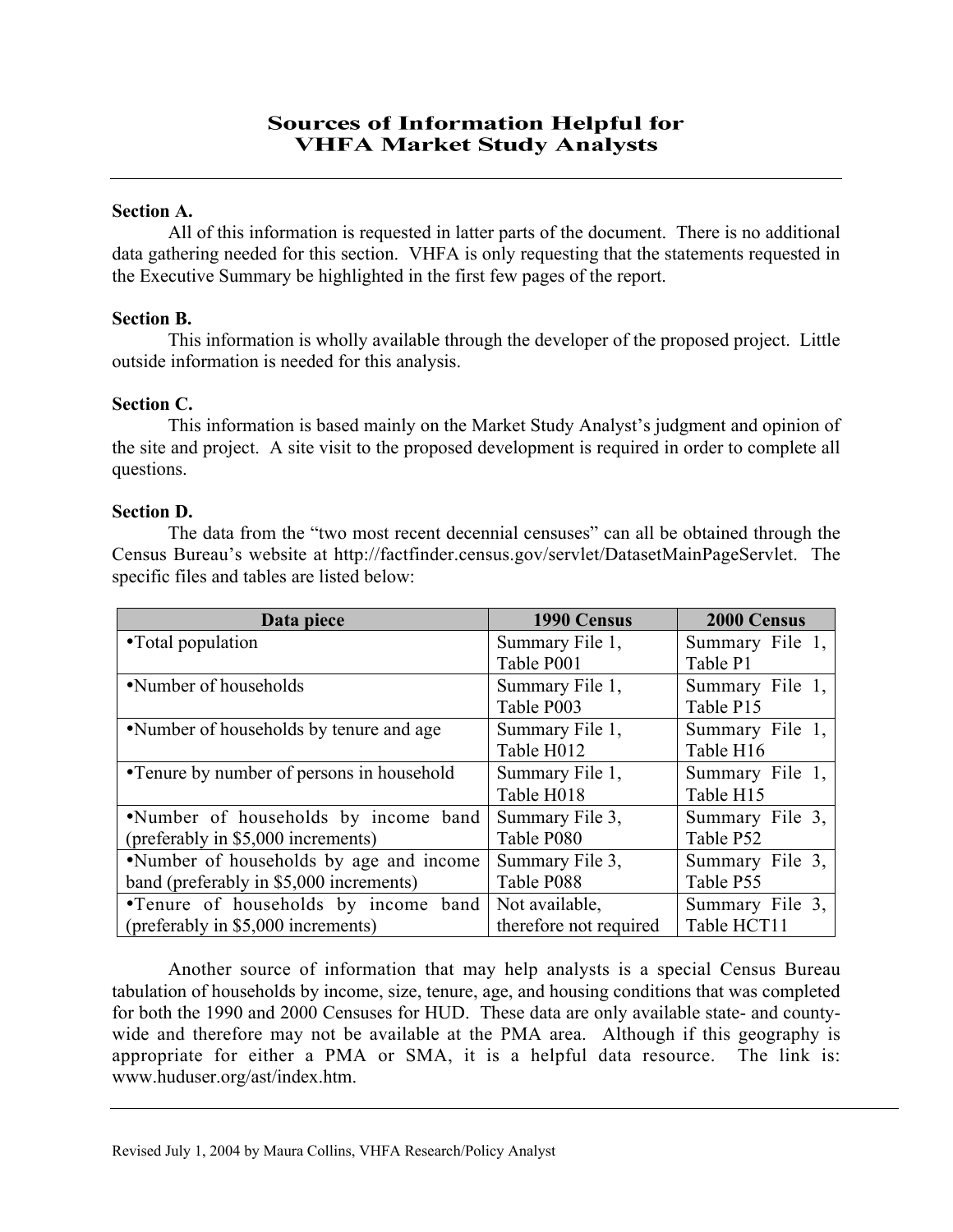For the optional portion of this section, "include a current year estimate and future projection," VHFA knows of no free, publicly available data source where these estimates and projections can be found. There are several commercial firms that do sell such projections and VHFA does not advocate for the use of any specifically. We are aware that for \$875, analysts can purchase a database of every Census Tract in the state where households are counted by income, size, tenure, and age. For more information on this product, go to www.ribbondata.com. Less expensive, customized options are available.

### Section E.

The data collection for this section can be acquired during the site visit, by driving around the surrounding neighborhoods. Online searches for area services may also yield some findings, as well as interviews with the developer (which is already needed to complete Section B) and local housing participants (which is already needed to complete Section H). Some additional phone calls may be required to fully address all aspects of the supportive services in the area.

### Section F.

Much of this information is available through the Vermont Department of Employment and Training.

#1. The major employment industries for residents of the Primary Market Area are available for free online through the Census website. The 1990 industries are available in Summary File 3, Table P077 and the major industries in 2000 are available in Summary File 3, Table P49.

This can be compared to the DET's U.I. Covered Employment and Wages data which is available for free online. It provides town-level information on average annual wages and number of workers for each industry going back to 1978.

- #4. The unemployment rate is available down to the town level going back to 2000 and available for free online at www.vtlmi.info/labforce.cfm.
- #5. The employment growth can be seen based on the labor force for every town back to 2000. Employment projections are available for 2002 to 2012 online at www.vtlmi.info/industry.cfm. Job creation and destruction statistics for the state and each county are available at the same web address.
- #7. The major occupations for every area in Vermont are available for free online through the Census website. The 1990 occupations are available in Summary File 3, Table P078 and the major occupations in 2000 are available in Summary File 3, Table P50.

This can be compared to the DET's annual average wage data (called Occupational Wages) for all occupations in Vermont which is also available for free online. Although the DET data is not available for specific PMAs, it does split the state into four regions, as well as the Burlington MSA, and provides average and median annual wages by occupation: www.vtlmi.info/occupation.cfm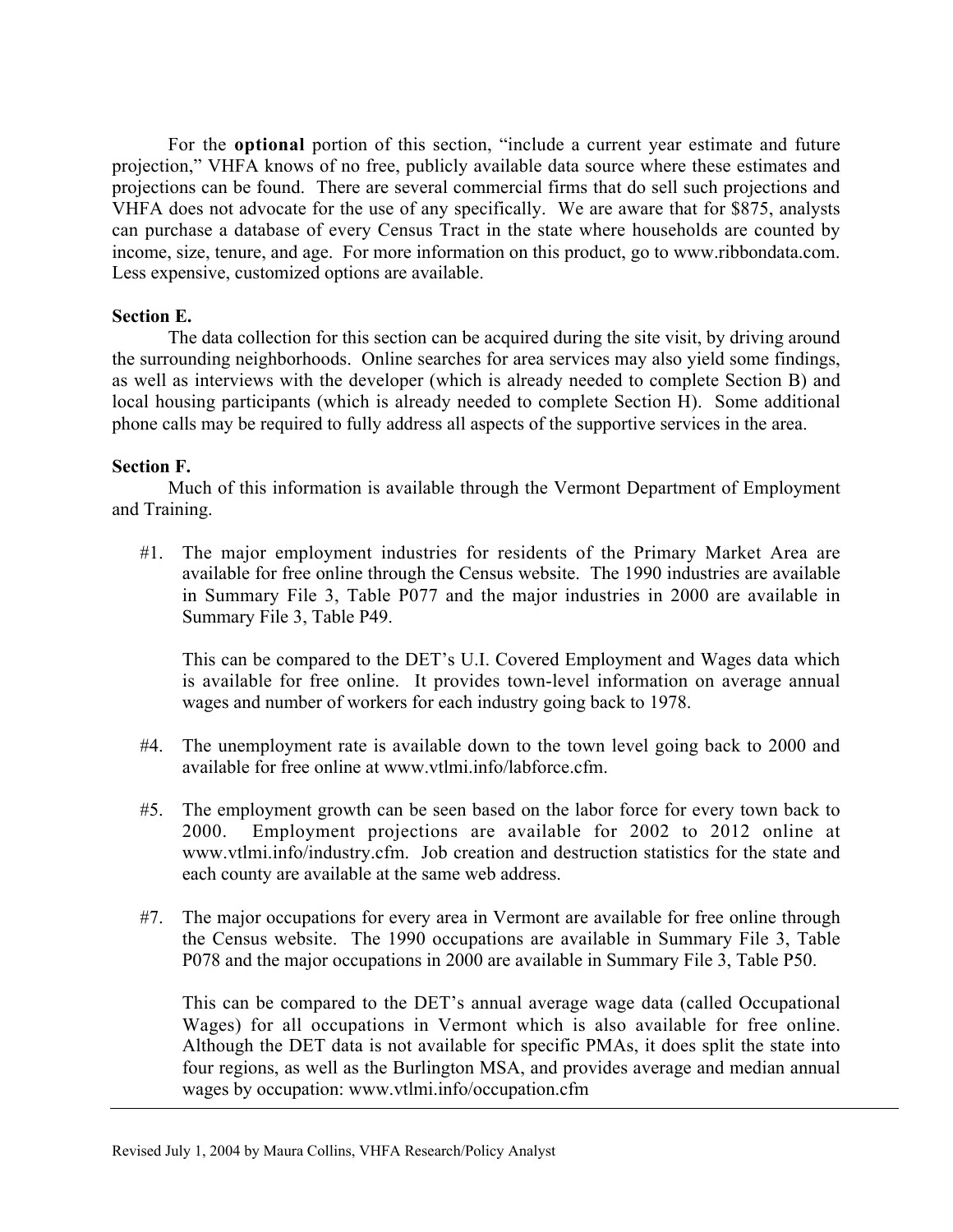#8. Commuting patters are available for free from the Census' website at www.census.gov/population/www/cen2000/mcdworkerflow.html. This site offers a downloadable Excel file for Vermont with the number of workers who live in each town in the state and all the other towns and states where they may commute to work. This information is also available in the reverse, where a town can be examined for all the areas people come from to get to work.

### Section G.

#1. Subsidized units brought online in the last 5 years can be obtained through the Directory of Affordable Rental Housing online at www.housingdata.org/doarh/. Each project listed has "Year first occupied" and unit totals by bedroom size. Based on the funding source, estimates of the income levels of the population served in the housing can be inferred.

Market rate units may be more difficult to determine an exact number and therefore an estimate based on conversations with a local zoning officials or other professionals will suffice.

- #2. This is available from local officials.
- #3. All properties listed in the Directory of Affordable Rental Housing within the Primary Market Area should be included in the list of comparable properties if the Target Market for tenancy is the same as the proposed development.

#### Section H.

To collect this information the market study analyst will have to interview the most appropriate market participants in the area.

#### Section I.

This section is the analytical portion of the study where a Market Study Analyst's calculations and judgments will guide the discussion.

# Section J.

Self-explanatory sources.

#### Additional Data Available

Vermont is lucky to be the only state in the nation with a one-stop online free resource of housing data. The Vermont Housing Data website is searchable by every town, village, county, and MSA in the state. There, a user can find hundreds of pieces of helpful data regarding the housing demand in an area, available housing stock, resident's ability to afford, and the costs of homeownership and renting in the community. Additionally, there is an entire section devoted to special needs housing populations which breaks information down by age, disability status and poverty, among other factors.